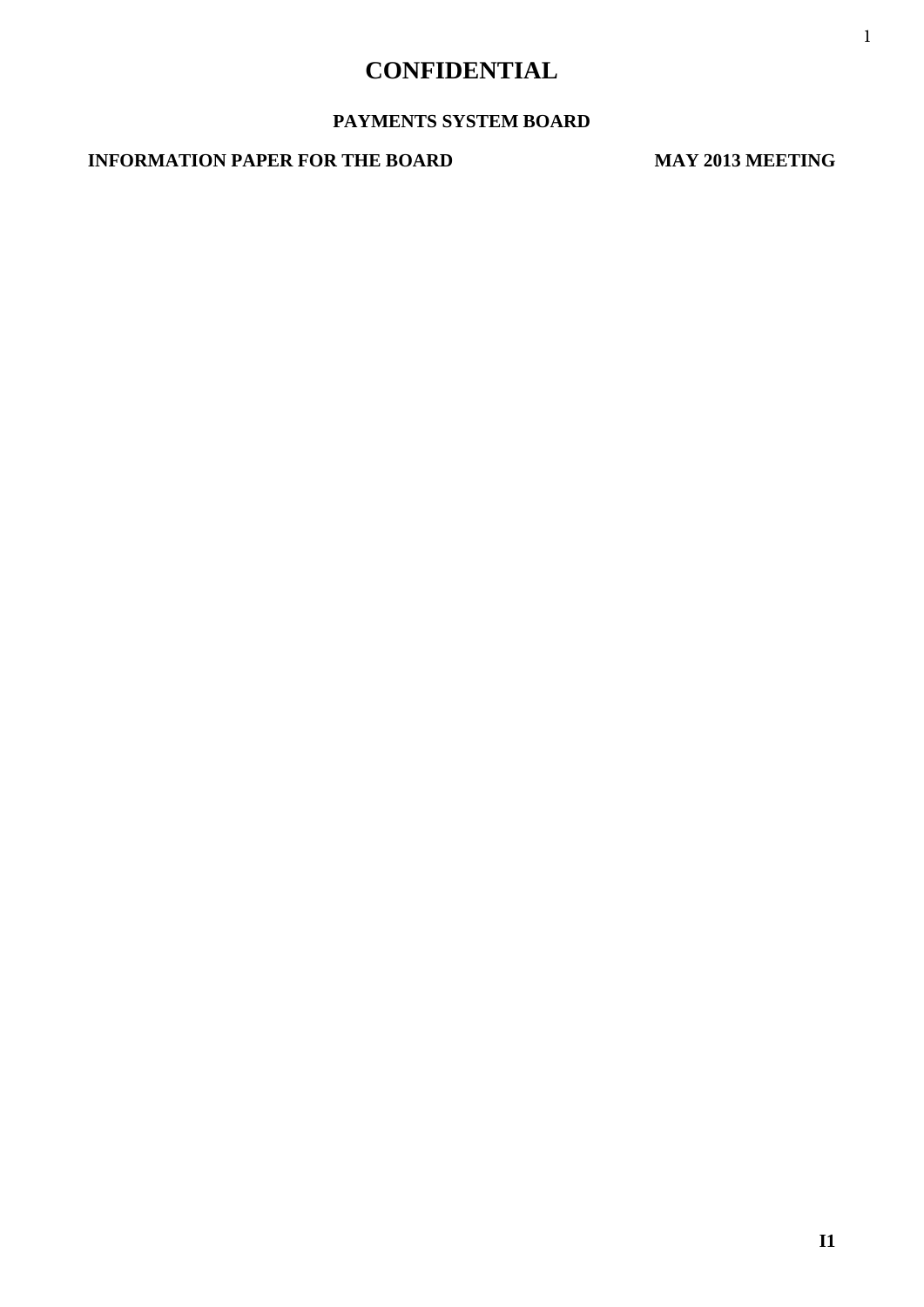# **7. International Developments**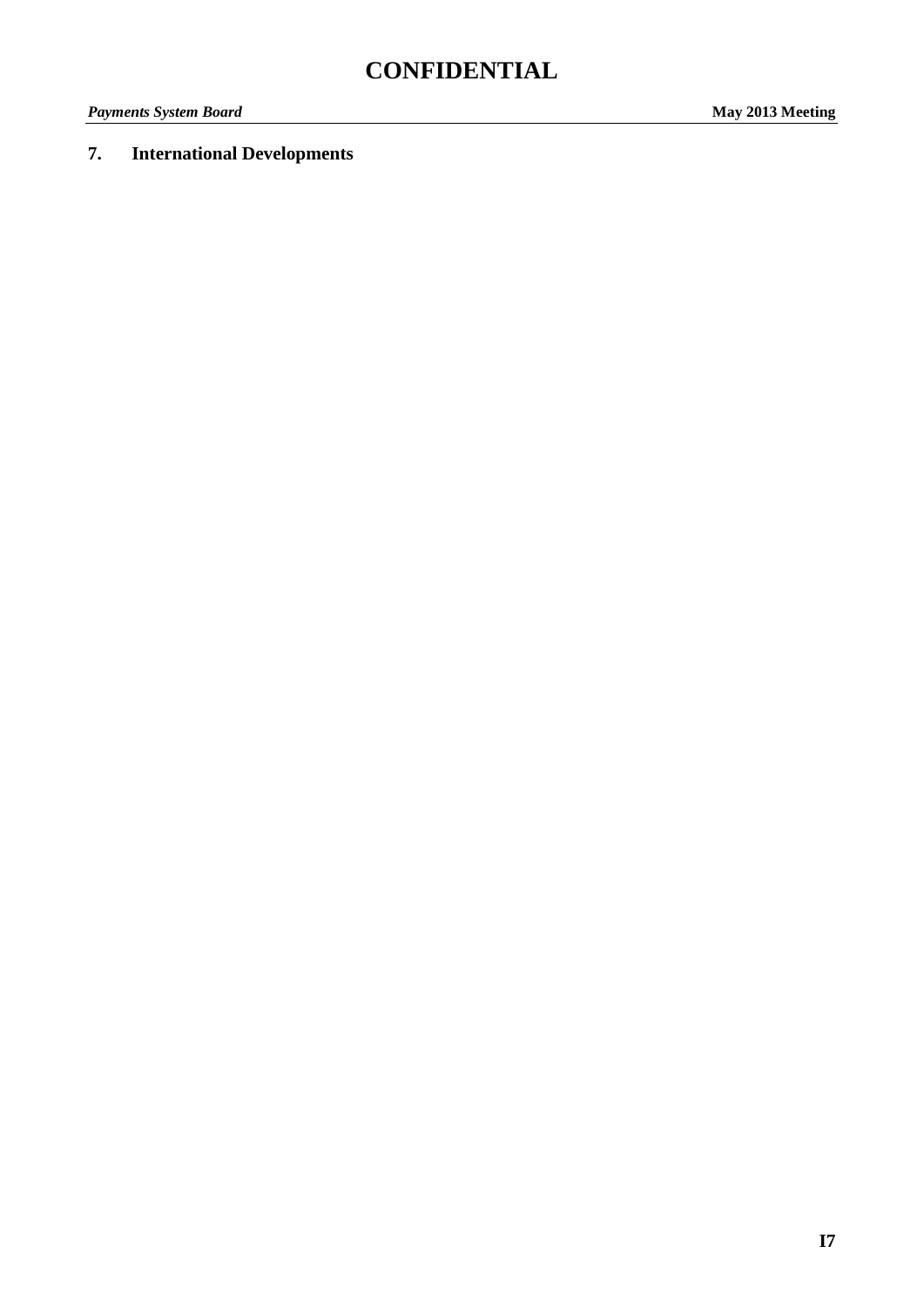#### *7.5 Bitcoin*

Bitcoin – a 'virtual currency' – has received some recent media attention, driven by large price movements. In April, its traded price on the Tokyo-based Mt.Gox, the largest Bitcoin 'exchange', peaked at US\$265 before falling to US\$105 within hours and to US\$50 within a week; the current price is around US\$115.<sup>3</sup> By comparison, Bitcoins traded in a range between US\$5 and US\$15 during 2012. In addition to increased media interest, the extreme price movements have also led to a number of public enquiries made to the staff about Bank policy in this area.

As with some virtual currencies, Bitcoin is a system for transferring 'real-world' value over the internet. While Bitcoins have some attributes of a national currency (medium of exchange, store of value and unit of account), they are not issued under the authority of any government body and do not have legal tender status in any jurisdiction. Users may transfer Bitcoins among each other in exchange for real goods and services, or for national currencies at a number of Bitcoin exchanges. They can do this by instructing the network to transfer Bitcoins from one virtual 'address' to another, with each transfer verified by a 'private key' that only the owner of the sending address should know.<sup>4</sup> The Bitcoin system is, in essence, a ledger of all such transfers, using cryptography to maintain an accurate record of the changes to ownership of each Bitcoin.

The system has been designed (through an algorithm created in 2009 by 'Satoshi Nakamoto', an anonymous cryptographer or group of cryptographers) to fix the rate of increase in the total number of Bitcoins, which will be limited to 21 million.<sup>5</sup> Assuming that the volume of goods and services bought and sold with Bitcoins continues to increase, the fixed supply has deflationary implications for the system.

Unlike more traditional electronic payment systems, Bitcoin transactions are not processed by any central entity. Instead, transactions are processed and verified through a peer-to-peer network that links each user with all other users. This decentralised structure ensures – and relies on – massive computing power to maintain the integrity of the transaction 'ledger' and provides a means of allocating newly created Bitcoins, based on the computing power contributed by each user, known as Bitcoin 'mining'. Users can remain anonymous since their real-world identities are not attached to the transaction record, similar to the anonymity that can be provided by cash transactions. Indeed, this anonymity has led to Bitcoin becoming a favoured currency for black market transactions. Cross-border transfers of Bitcoins can be made relatively promptly, with relative ease and minimal fees compared with the traditional banking system.<sup>6</sup>

<sup>3</sup> Mt.Gox accounts for over 80 per cent of all Bitcoin/national currency trades. Its name is an abbreviation of *Magic: The Gathering Online Exchange*, reflecting its background in fantasy gaming.

<sup>4</sup> Users manage their addresses and can store their private keys using 'wallets' developed by third-party service providers.

<sup>5</sup> At the pre-determined rate of increase, supply will be close to 21 million by around 2040. Each Bitcoin is divisible to 8 decimal places, forming the base unit of account.

<sup>6</sup> Senders of Bitcoins may choose to pay a fee to the network to accelerate the verification of the transfer.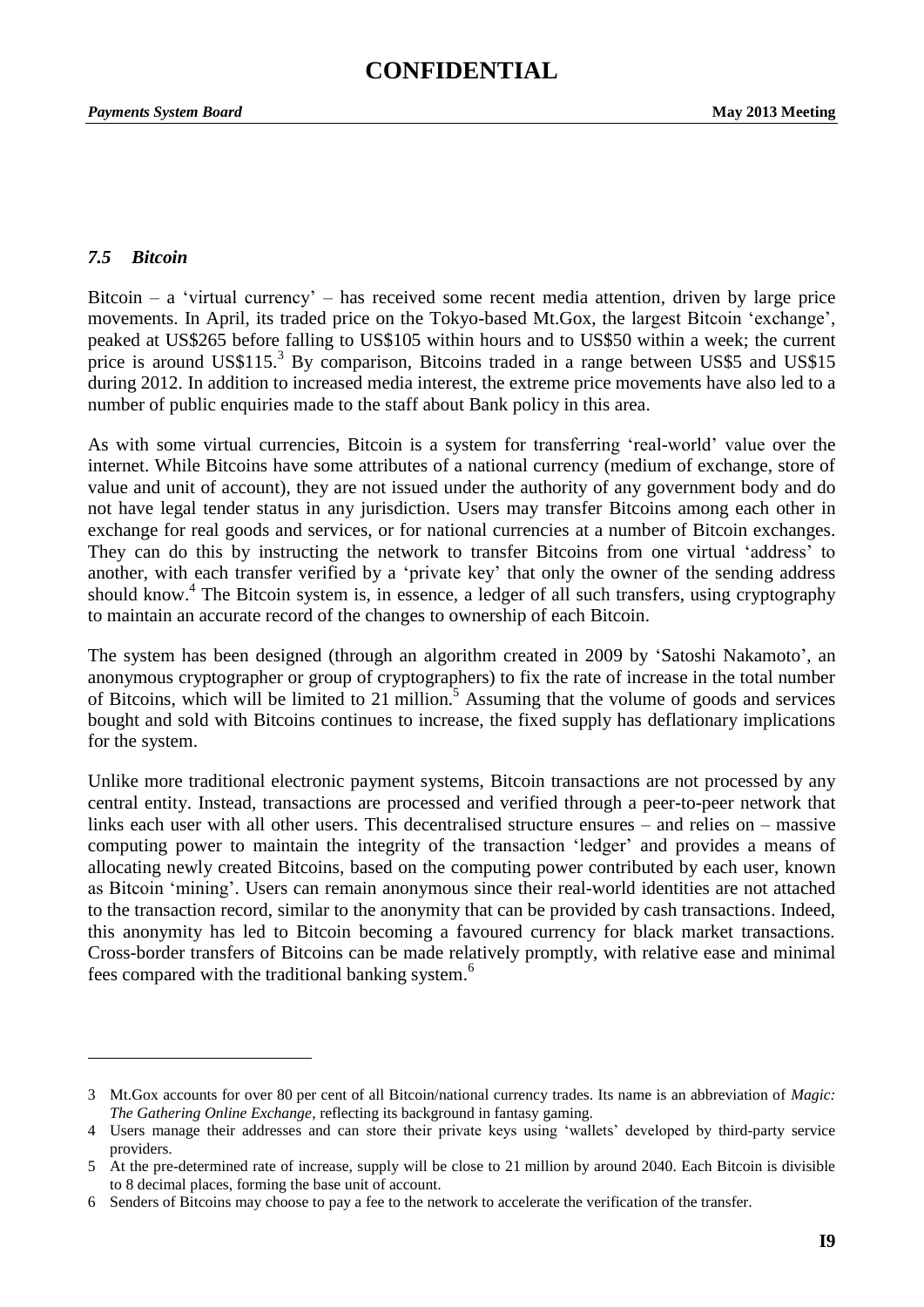# **CONFIDENTIAL**

#### *Payments System Board* **May 2013 Meeting**

In short, users may find the Bitcoin system more attractive for certain transactions than traditional payment systems because of anonymity, ease of use and low transaction costs. However, the anonymous and irrevocable nature of Bitcoin transactions means that users have little or no redress in cases of fraud. The consensus among cryptographers is that the algorithm underlying Bitcoin supply transfers is highly secure, but users are vulnerable to attacks on third-party service providers and exchanges, some of which handle or store users' private keys.

Bitcoin's regulatory status has been the subject of recent consideration. In March 2013, the US Financial Crimes Enforcement Network issued 'guidance' to the effect that money transmitter regulations – with an anti-money laundering focus – apply to the exchange of any newly created virtual currencies for a national currency, and to intermediaries that accept such virtual currencies in order to transfer them to another person. Moreover, the Commodity Futures Trading Commission is reportedly considering whether derivative contracts based on Bitcoins would come under its jurisdiction. By contrast, a 2012 European Central Bank paper examined the potential risks arising from virtual currencies (including Bitcoin) and concluded that, due to their current scale, they pose little risk to the payments system as a whole but do raise some consumer protection concerns.

Risks to the payments system also appear to be limited in the Australian context at this stage. There are currently no Bitcoin exchanges located in Australia, and very few Australian merchants accept Bitcoins (or any other virtual currency) as a payment method for their goods. The volume of Bitcoins purchased with or sold for Australian dollars at Mt.Gox is also relatively small, at an average daily turnover of 1 710 Bitcoin units (around A\$100 000 at the average price) during 2013; by contrast, the average daily turnover for US dollar purchase/sales is 86 000 Bitcoin units (around US\$6.6 million at the average price).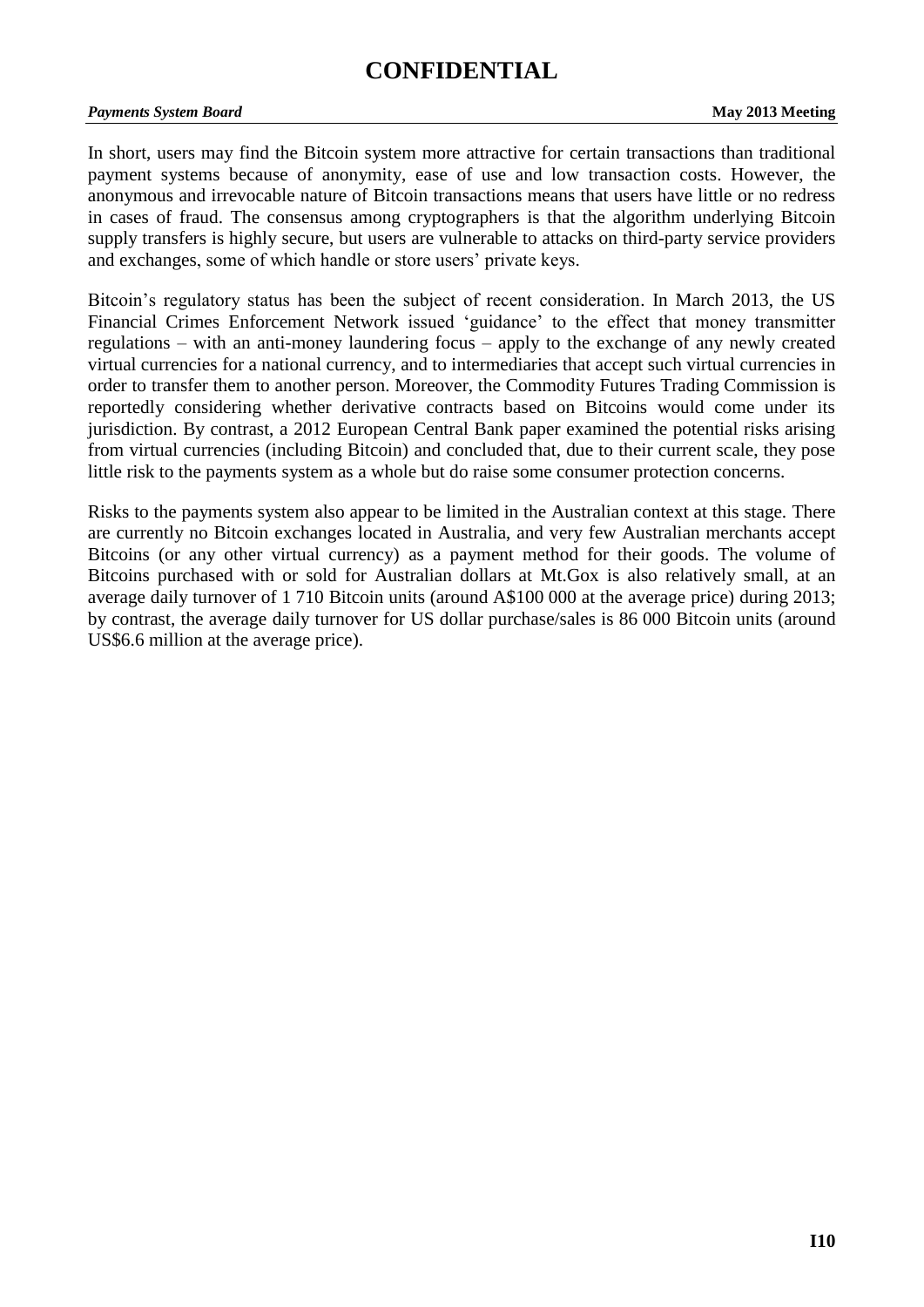# **CONFIDENTIAL**

Payments Policy Department 13 May 2013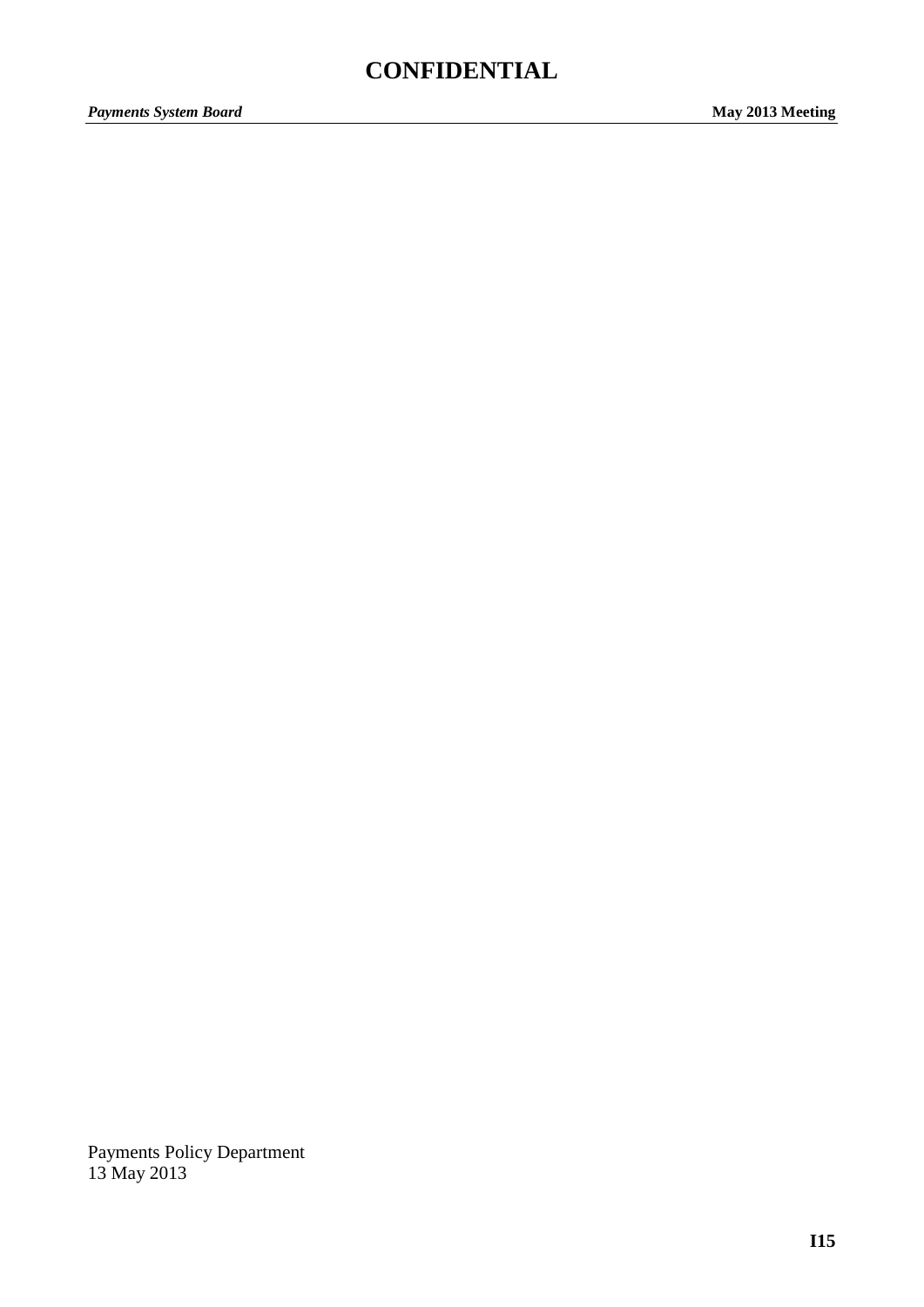#### **INFORMATION NOTE**

## **BITCOIN: REHASHING IDEAS OF STONE AND GOLD[1](#page-5-0)**

Bitcoin is a 'virtual currency' – essentially a transactions ledger – used to make anonymous, near-instantaneous online transactions. It was created by one or more cryptographer(s) and began operating in 2009. Unlike traditional electronic payment systems (which typically operate through a central infrastructure or administrator), Bitcoin operates through a decentralised peer-to-peer network, with participants interacting directly with each other and verifying transactions themselves; the integrity of the transactions record is protected by multiple levels of cryptography. In this note we describe how Bitcoin works and the policy issues that the system potentially raises, with a focus on its attributes as a payment system. Risks to the payments system (and the economy more generally) are currently limited since Bitcoin remains a niche product, particularly in Australia.

#### **1. Background**

Bitcoin is a virtual currency created by 'Satoshi Nakamoto', a pseudonym for either one or a group of cryptographers, in a 2008 [paper](http://bitcoin.org/bitcoin.pdf) (see Appendix A for more on virtual currencies). $2$  It began operating in 2009 and is one of the first implementations of a decentralised 'crypto-currency', where the supply of bitcoin units and the system of transferring these are protected by cryptography instead of the rules of a central operator or administrator. In essence, the Bitcoin system is a public **ledger** (called the 'block chain') recording the bitcoin units owned by each user and a history of all transfers in the ownership of each unit, with cryptography protecting the record from corruption.[3](#page-5-2)

The Bitcoin system is decentralised in that each user is connected to all other users; users transact with each other directly in a peer-to-peer network. Bitcoin's software is open source and is maintained by the [Bitcoin Foundation.](https://bitcoinfoundation.org/)

#### *1.1 Supply*

The supply of bitcoins is modelled on that of a scarce commodity (e.g. gold) and is fixed at 21 million by the algorithm behind the system.<sup>[4](#page-5-3)</sup> The path of growth up to that cap is also pre-determined, and around 11 million bitcoins have been created so far (Graph 1). At its current market price the 'market capitalisation' of Bitcoin is around

<span id="page-5-0"></span><sup>1</sup> In this note, 'Bitcoin' is used when describing the system in which value is transferred, and 'bitcoin' for the units of value/account.

<span id="page-5-1"></span><sup>2</sup> More on Bitcoin's history and creator(s), who 'disappeared' in 2011, can be found in Davis (2011).

<span id="page-5-2"></span><sup>3</sup> Indeed, Bitcoin has been compared to the stone coins of the Island of Yap. The multi-tonne coins were not physically moved; instead, changes to ownership were general knowledge, and therefore even a stone lost at sea could be used as a 'coin' – see [Friedman \(1991\).](https://www.google.com.au/url?sa=t&rct=j&q=&esrc=s&source=web&cd=1&ved=0CDUQFjAA&url=http%3A%2F%2Fhoohila.stanford.edu%2Fworkingpapers%2FgetWorkingPaper.php%3Ffilename%3DE-91-3.pdf&ei=Cmx0UarYGa2yiQfUv4DABQ&usg=AFQjCNEv3N54LU0E_phXtYyCRh3Myl6BAA&sig2=yuxCj4al4dL3_KOiNehPnw&bvm=bv.45512109,d.aGc) Others have referenced [Kocherlakota \(1998\)](http://www.sciencedirect.com/science/article/pii/S0022053197923577) who argues that money is a form of memory.

<span id="page-5-3"></span><sup>4</sup> There are two caveats: the total units of bitcoins available for transactions may diminish if private keys (see Section 3) are lost, or increase if a fractional reserve banking system develops (the latter is unlikely to accord with the intent of Bitcoin's creator(s)).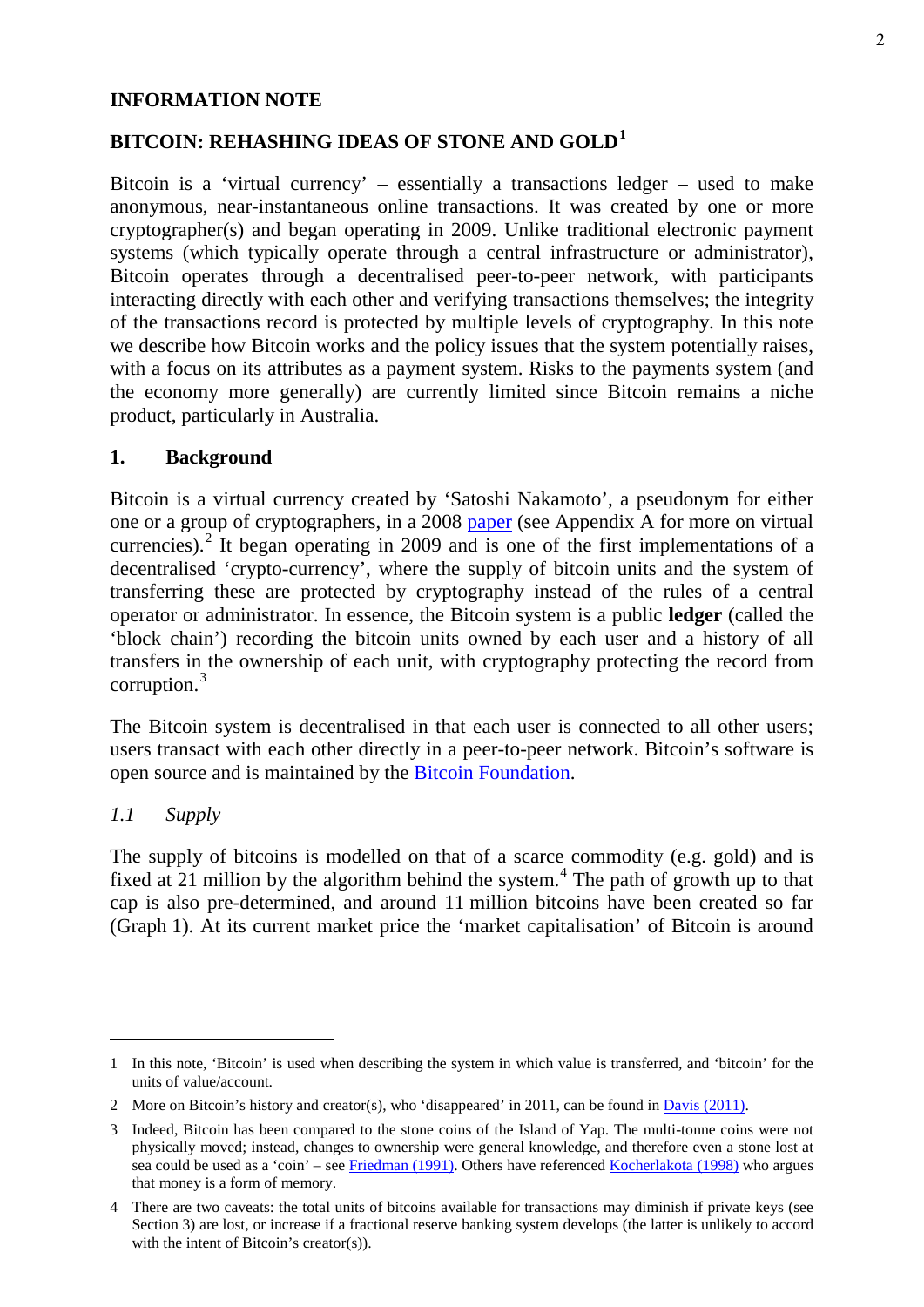$US$1.3 billion.<sup>5</sup>$  $US$1.3 billion.<sup>5</sup>$  $US$1.3 billion.<sup>5</sup>$  Each bitcoin is divisible to eight decimal points, which form the base unit of account (called a 'satoshi').<sup>[6](#page-6-1)</sup>

New bitcoins are distributed to users as a reward for contributing computing power to confirm transactions within the system (bitcoin 'mining' – see Section 3.3). Since November 2012 the reward has been 25 bitcoins paid to one 'miner' every ten minutes; this reward is halved roughly every four years until around 2140, when it becomes zero.<sup>[7](#page-6-2)</sup>



#### *1.2 Demand*

Demand for a currency comes from its use as a medium of exchange, as a store of value, and as a unit of account.<sup>[8](#page-6-3)</sup> Bitcoin has some of these attributes.

Although there is no minimum demand for bitcoins as a medium of exchange since they are not legal tender in any jurisdiction, users may find bitcoins appealing when compared with more 'traditional' payment systems because (as further explained in Section 3):

- transaction fees are zero or minimal, (relative to traditional payment methods, this is a particular advantage for cross-border transfers where the user already holds bitcoins)
- transactions can be made anonymously
- value can be transferred relatively quickly, with transactions taking 10 minutes to one hour to be confirmed
- transactions are irreversible after confirmation.

Prospective and existing users may be discouraged from holding bitcoins as a store of value because of security concerns over storage (see Section 2.2), and the recent extreme volatility in its price in national currencies (Graph 2). Since 1 January 2013, bitcoin has traded between US\$13 and US\$266 at the Mt.Gox exchange (see Section 2.1), with an annualised volatility of over 150 per cent; the most recent closing price was US\$118.21. Indeed, media reports and [measures of idle bitcoins](http://blockchain.info/charts/bitcoin-days-destroyed) suggest that

2

<span id="page-6-0"></span><sup>5</sup> Assuming that the volume of goods and services bought and sold with bitcoins continues to increase, the fixed supply clearly has deflationary implications on the Bitcoin system (even as the price of each bitcoin unit increase in national currency terms).

<span id="page-6-1"></span><sup>6</sup> For a perspective on whether this is an economically meaningful base unit of account, the current  $1.1x10^{15}$ satoshis in circulation compares with  $2.7x10^{13}$  AUD cents in the M1 money supply and  $3.0x10^{15}$  USD cents in the US monetary base.

<span id="page-6-2"></span><sup>7</sup> In the long-run new bitcoin units would be expected to be allocated proportionately to the computing power contributed by each user. From the year 2026, only one million new bitcoin units will be distributed (and only one unit in the final 35 years).

<span id="page-6-3"></span><sup>8</sup> For example, the widespread use of a currency as a unit of account may lead to wider acceptance. Currently, few prices for legitimate goods and services are denominated solely in bitcoins. Instead, prices appear to be determined in a national currency and converted to the bitcoin equivalent, with bitcoin prices consequently moving in line with the price in national currencies.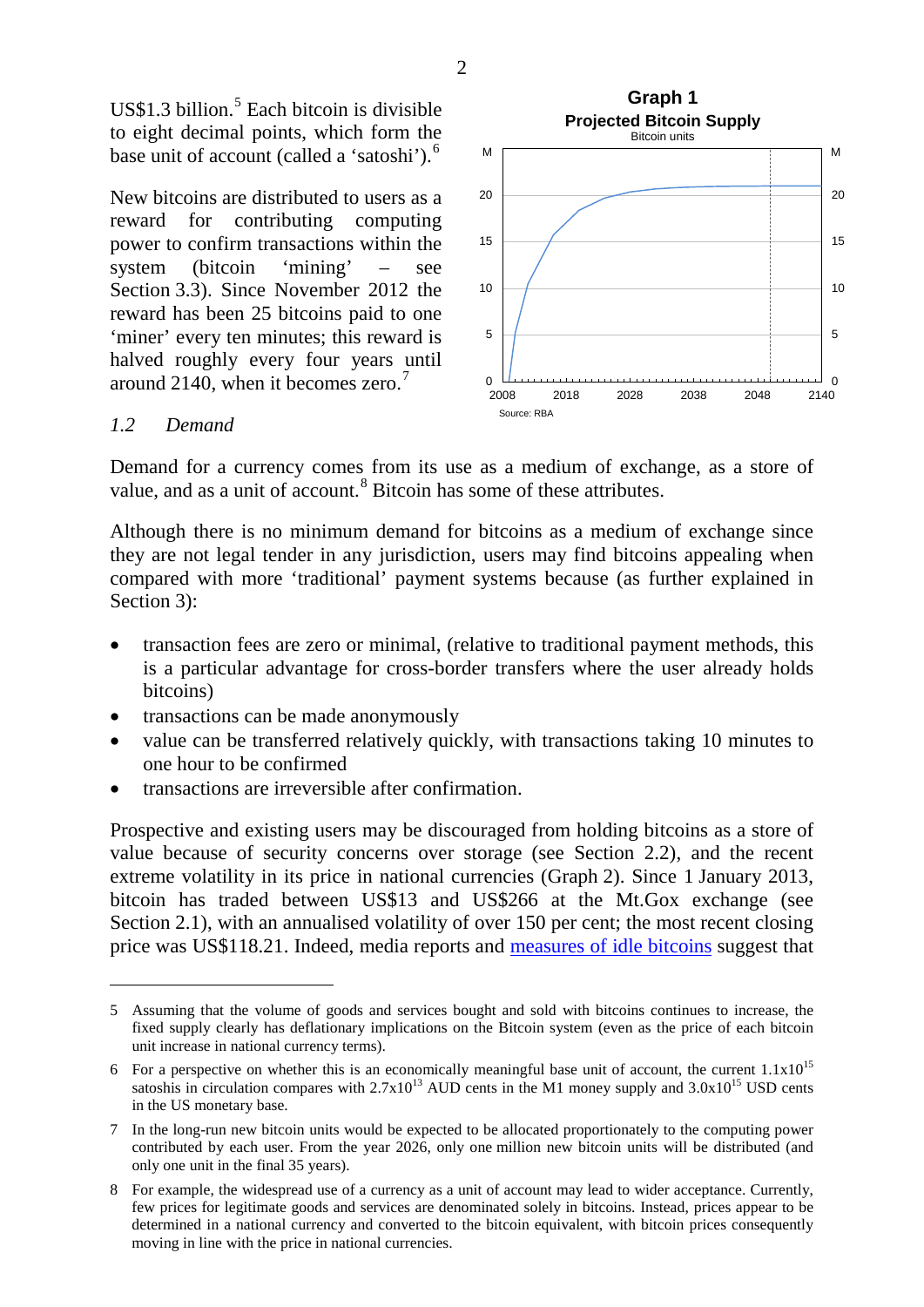the recent demand has been mainly for speculative purposes. Nonetheless, some commentators have suggested that bitcoins have, in some cases, been purchased as store of value in jurisdictions where users have lost confidence in the banking system.<sup>[9](#page-7-0)</sup>

So far in 2013, around 300 000 bitcoin units are [estimated](http://blockchain.info/charts/estimated-transaction-volume?showDataPoints=false×pan=&show_header=true&daysAverageString=7&scale=0&address=) to be transacted on average per day (adjusted for 'change' – see Section 3.2), including trades at Bitcoin exchanges.

#### **2. Operation of the Bitcoin System**



The operation of the Bitcoin system can be divided into a number of parts: entry and exit to the system; storage of bitcoins (via addresses and wallets); and the transfer of bitcoins between users (including transaction messages and the process of confirming transactions).

#### *2.1 Entry and exit*

Bitcoin 'exchanges' are the main entry and exit points to the Bitcoin system to and from the traditional payments system, with 'mining' and selling goods and services for bitcoins being less common ways for users to obtain bitcoins. Exchanges operate order books, matching buyers and sellers of bitcoins and the price (in national currencies) at which they are willing to trade. There is currently no exchange located in Australia.

Tokyo-based Mt.Gox is the largest Bitcoin exchange, accounting for over 80 per cent of all bitcoin/national currency trades.<sup>[10](#page-7-1)</sup> It offers markets in 17 currencies, including the AUD.[11](#page-7-2) In its USD market, 86 000 bitcoins (around US\$6.6 million) are traded per day in 2013 on average, though trade has been elevated since around April; by contrast, the AUD turnover is 1 710 bitcoins (around A\$0.1 million). Mt.Gox charges 25–65 basis points per transaction, with the exact fee based on the trader's transaction volume from the previous month.<sup>[12](#page-7-3)</sup>

Users establish at least two accounts with Mt.Gox – one for bitcoins and one for each national currency they wish to trade in. Bitcoins are deposited and withdrawn from the exchange through the peer-to-peer Bitcoin network (as in any other Bitcoin transaction). The national currency account is typically funded via a transfer through the SWIFT interbank network, though domestic payment systems are also available for some currencies (sometimes for an additional fee paid to Mt.Gox or their service provider).

<span id="page-7-0"></span><sup>9</sup> For example during the recent episode in Cyprus – see **Bloomberg** (March, 2013).

<span id="page-7-1"></span><sup>10</sup> Mt.Gox stands for 'Magic: The Gathering Online Exchange', reflecting its origins as a marketplace for cards from the game 'Magic: The Gathering'.

<span id="page-7-2"></span><sup>11</sup> The 17 currencies are AUD, CAD, CHF, CNY, DKK, EUR GBP, HKD, JPY, NZD, NOK, PLN, RUB, SEK, SGD, THB, USD.

<span id="page-7-3"></span><sup>12</sup> The fee schedule for trades at Mt.Gox is available at https://mtgox.com/fee-schedule.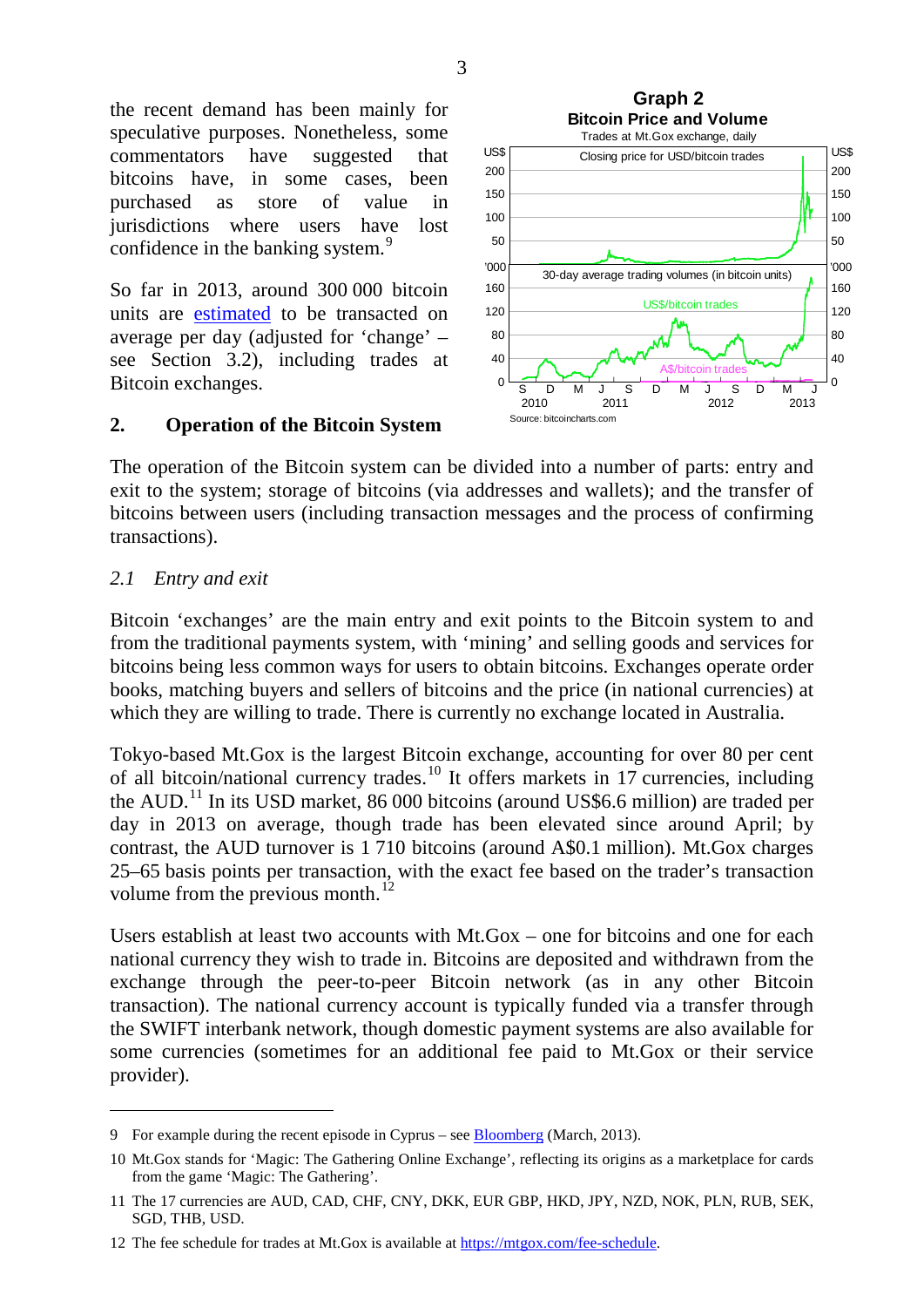There are also other ways of exchanging bitcoins for national currency, including 'OTC' markets where users make bilateral trades (sometimes for physical cash), intermediaries to exchanges (where the intermediary enters into a contract to buy/sell bitcoins at a fixed price and then enters the exchange on behalf of the user), and physical machines that offer bitcoin trades ('Bitcoin ATMs').<sup>13</sup> These methods are typically used only when the users and the intermediary are in the same jurisdiction. In Australia, there are a number of firms operating as intermediaries, including [Bit](https://www.bitinnovate.com/)  [Innovate,](https://www.bitinnovate.com/) [SpendBitcoins](https://www.spendbitcoins.com/buy/) and [Omnicoins.](https://www.omnicoins.com/) These firms take cash payments, direct credits or BPAY transfers from a user and use those funds to enter into trades at a Bitcoin exchange. $^{14}$ 

#### *2.2 Storage – addresses and wallets*

A user receiving bitcoins needs an **address**, akin to a bank account number, to which bitcoins can be assigned (and the transfer recorded in the public ledger). A Bitcoin address is a string of 27–34 alphanumeric characters to which bitcoins can be assigned. New Bitcoin addresses are easy to create and users are encouraged to create at least one new address for each transaction. Since a user's real-world identity is not linked to their addresses, this ensures that users are able to remain essentially anonymous in Bitcoin transactions.

A user's Bitcoin addresses are visible to the entire network in their capacity as the source or destination of bitcoins in a transaction. A 'private key' – another string of characters that should be known only to the owner of an address – is needed to 'sign' a Bitcoin transaction message to indicate that the true owner of the address was giving the instructions. [15](#page-8-2) Securing the private key is therefore essential to maintaining ownership of addresses and the associated bitcoins.

Users with multiple addresses need a way to store and manage them, and to easily generate messages to transfer bitcoins from one address to another (akin to making a transfer using the user interface offered by banking websites). Both functions are performed by Bitcoin **wallets**. There are many suppliers of these wallets, and most are free to use. Some users also choose to store their private keys in a wallet.<sup>16</sup> It should be noted that wallets are provided by third parties and are not protected or based on the core Bitcoin code; the level of security offered and required is up to the wallet issuer and end-user.

#### *2.3 Making transactions – Bitcoin messages*

Transactions in Bitcoin are transmitted through transaction **messages**. Each message, which may contain multiple economic transactions, has two components:

<span id="page-8-0"></span><sup>13</sup> For an example of such an ATM, see [here.](http://www.pcmag.com/article2/0,2817,2418496,00.asp)

<span id="page-8-1"></span><sup>14</sup> Depending on the procedures to manage exposure to bitcoin price movements between entering into the contract with the user and entering into the corresponding trade at an exchange, these intermediaries may take on market risk.

<span id="page-8-2"></span><sup>15</sup> Each public address has only one possible private key; the mathematical link between the two is determined by public key cryptography.

<span id="page-8-3"></span><sup>16</sup> Keeping private key within a Bitcoin wallet has proved risky due to hacking. Some users keep their private keys in data storage that is not connected to the internet, and some have recorded parts of their private keys in a physical form by minting [Bitcoin 'coins'.](https://www.casascius.com/)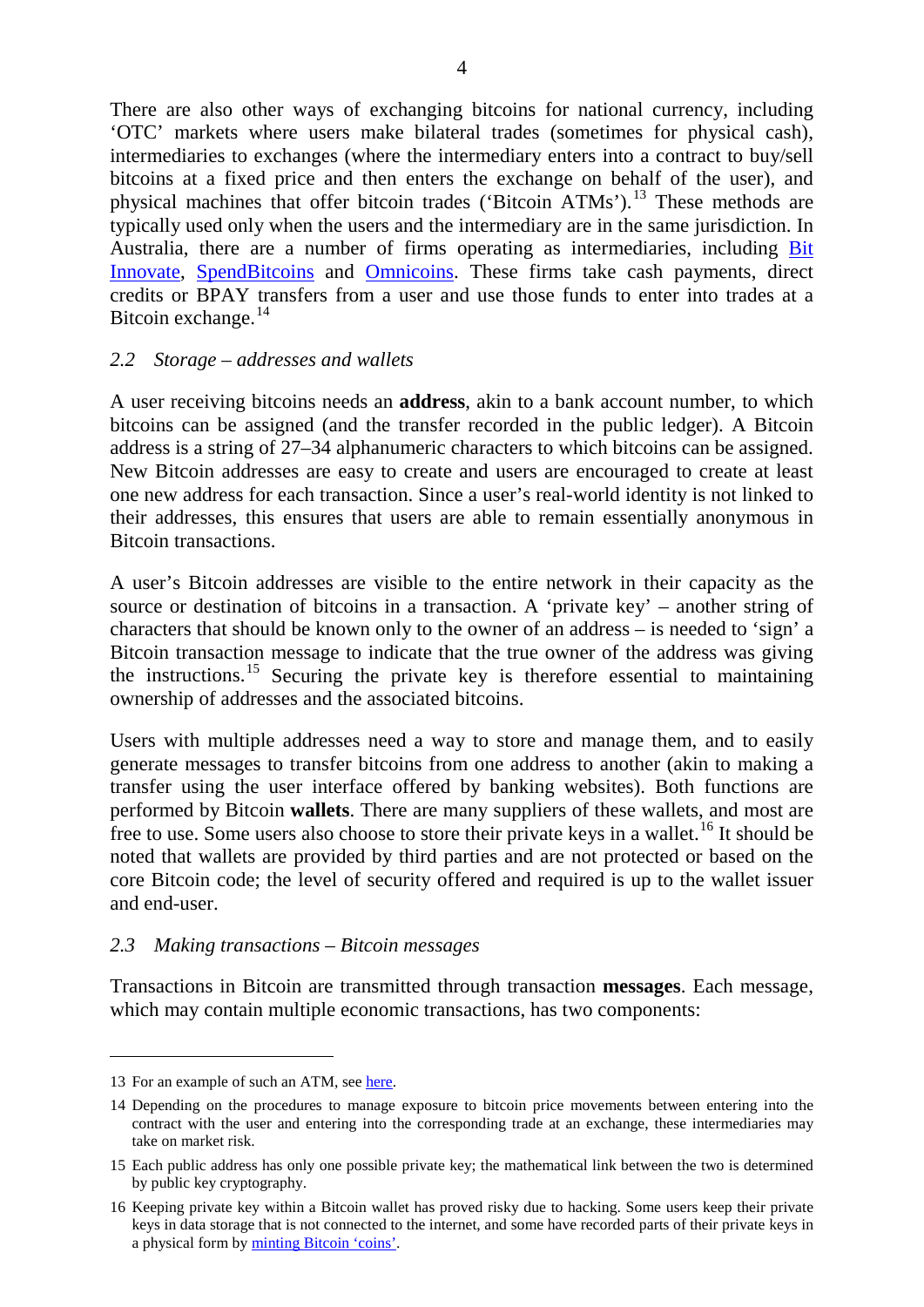- *Inputs*: the source(s) of the bitcoins, which is one or more Bitcoin addresses<sup>[17](#page-9-0)</sup>
- *Outputs*: the address(es) that the bitcoins are being sent to and the units to be sent to each addresses.

As an example, if Jane owns 10 bitcoins (received from Bill in a previous transaction) and wants to send four bitcoins to John, Jane must input 10 bitcoins into the message (Figure 1). The message will then have two outputs: four bitcoins to John's address and six bitcoins to herself (either the original or a new address created by Jane). The six bitcoins Jane sends to herself is known as 'change'. The ability to create new addresses at will makes it difficult, for anyone other than the sender, to know what is the economic value being transferred and what is 'change'.



As noted above, the transaction message must also be signed with a private key to ensure that the sender owns the bitcoins being sent.<sup>18</sup> The signed message is then broadcast publicly for verification.

A transaction fee may be required by the network for complex transaction messages with many inputs and outputs (which therefore have a large data size); this fee would be paid to the miner that confirms the message (see next section). A fee may also be required for messages where each output is less than 0.01 bitcoin units – this is to prevent 'spam' attacks where the network could be destabilised by having to process a large number of transfers. In addition, a sender may choose to pay a transaction fee to prioritise the message's confirmation. These fees, whether required or voluntary, are included in the output of a transaction message.

#### *2.4 Confirming transactions ('mining')*

Confirmation is the final step in a bitcoin transaction, after which it is added to the public ledger of every bitcoin transaction (or the '**block chain**'). Confirmation, or '**mining**', seeks to ensure that the same bitcoin unit cannot be spent twice and that the ledger is not corrupted.<sup>[19](#page-9-2)</sup> This step is necessary in a peer-to-peer network since end-

<span id="page-9-0"></span><sup>17</sup> It should be noted that the source address is not an 'absolute' reference in the transaction message, but rather a reference to the destination address from the latest transaction that had transferred value to that address. In this way, each address acts as a link in the chain of transactions in the public ledger.

<span id="page-9-1"></span><sup>18 &#</sup>x27;Signing' adds a string of data, encrypted with Jane's private key, to the transaction message.

<span id="page-9-2"></span><sup>19 &#</sup>x27;Double-spending' has not proved to be a significant issue in traditional payment systems. Once you use a note or coin, for example, you no longer have possession of it and therefore cannot reuse it, and security features of a national currency make counterfeiting difficult. In traditional electronic payment systems, the problem is prevented by the rules and procedures of the operator/administrator of the payment system (e.g. MasterCard for MasterCard transactions, and APCA for ATM transactions).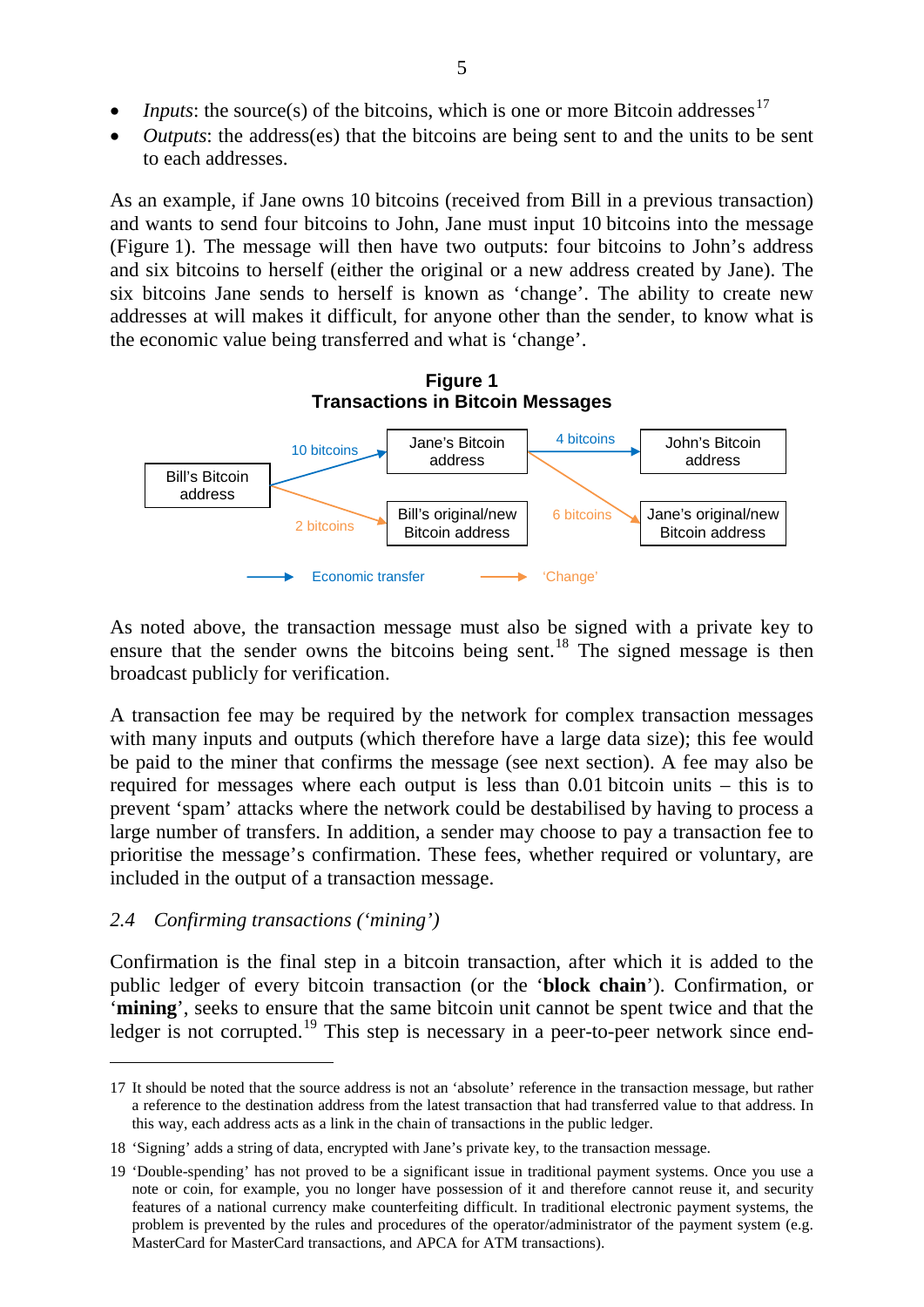users would typically not have complete information – namely a record of the latest transactions – to determine whether a new transaction is valid (e.g. a bitcoin has not been spent twice).

Confirmation is performed when a 'miner' (i.e. an individual user choosing to contribute computing power to confirm transactions for a possible reward) runs an algorithm that creates a new 'block' to update the ledger; on average, a new block is created every 10 minutes. A block comprises a subset of the latest transactions (i.e. those since the creation of the last block) known to the miner, as well as the previous block in 'hash' data form. [20](#page-10-0) Miners run this algorithm many times (creating a new block each time), competing with other miners to be the first to reach a solution – namely, a block with the right (computationally correct) properties – and thus have their block accepted as the official addition to the  $leq_{\text{edgeer}}^{21}$  $leq_{\text{edgeer}}^{21}$  $leq_{\text{edgeer}}^{21}$  This process is computationally intensive, and miners with more computing power will tend to have more 'wins' on average.<sup>[22](#page-10-2)</sup> Moreover, the Bitcoin system deliberately makes it increasingly difficult, and thus computationally intensive, to discover the correct block as the computing power of the network increases (as the number of miners increase).

The correct block is then broadcast to the network for verification that it is indeed a solution. As part of this process, the new block must be accepted by a majority (by computing power) of the network. Once verified, the block is added to the block chain, and miners begin searching for the next block.<sup>23</sup> The 'winning' miner is then rewarded with newly created bitcoins and receives any transaction fees associated with transactions that are being confirmed for the first time (each new block created reconfirms *all* bitcoin transactions included in the block chain).

Individual transactions are only confirmed when they are included in the block chain. A transaction is irreversible once confirmation is made. However, complications may arise when two 'correct' blocks are created and verified near-simultaneously, because the nature of the block chain requires that there be only block from which the next one could be generated.<sup>24</sup> The verified status of one of the parallel blocks would need to be

<span id="page-10-0"></span><sup>20</sup> As each block contains the previous block, every block is a 'chain' stretching to the start of Bitcoin. A 'hash' is a fixed-length string of data which is mapped from an arbitrary amount of data (what we can think of as a 'long-form' ledger in the Bitcoin system) by a 'hash function'. There is only one possible hash solution for each iteration of the long-form data, and so rearranging the data within the ledger changes the equivalent hash; each hash has a number equivalent. A hash function is cryptographic when altering the hash or the long-form data without changing the other is computationally infeasible. Bitcoin uses the SHA-256 function as its cryptographic hash function. These concepts are explained in more detail at the blog [self-evident.](https://self-evident.org/?p=974)

<span id="page-10-1"></span><sup>21</sup> The 'right' block is one whose hash, in its number-equivalent form, is lower than a number set by the network. The network changes this threshold number periodically in order to change the difficulty of finding the correct block; these adjustments, based on the amount of computing power being devoted to mining, are made to keep the frequency of a correct block being found consistent with the number of bitcoins that should be rewarded (based on the pre-determined supply path).

<span id="page-10-2"></span><sup>22</sup> While each run of the algorithm is computationally trivial, finding the right answer can require trillions of runs. [Estimates](http://blockchain.info/stats) suggest miners in total consume around US\$190 000 per day in electricity alone. While anyone can mine by downloading a program, mining is now considered not feasible on personal computers due to the computing power and specialised operations that other miners have dedicated to the process. Dedicated mining programs are [estimated](http://blockchain.info/stats) to have nearly a 30 per cent profit margin (this estimate depends heavily on the market price of bitcoins).

<span id="page-10-3"></span><sup>23</sup> While the chain may appear to comprise a large amount of data, the size of the  $235385<sup>th</sup>$  [block,](http://blockexplorer.com/block/0000000000000015474d868749b5c5bbe304adfabfb129d766043287327fbe51) which includes 1 170 new transactions, is only 474 kilobytes.

<span id="page-10-4"></span><sup>24</sup> In such a case, the block that is broadcast most widely (based on computing power) would typically be the one to retain its verified status. This is because the two blocks are essentially in a race to be included in the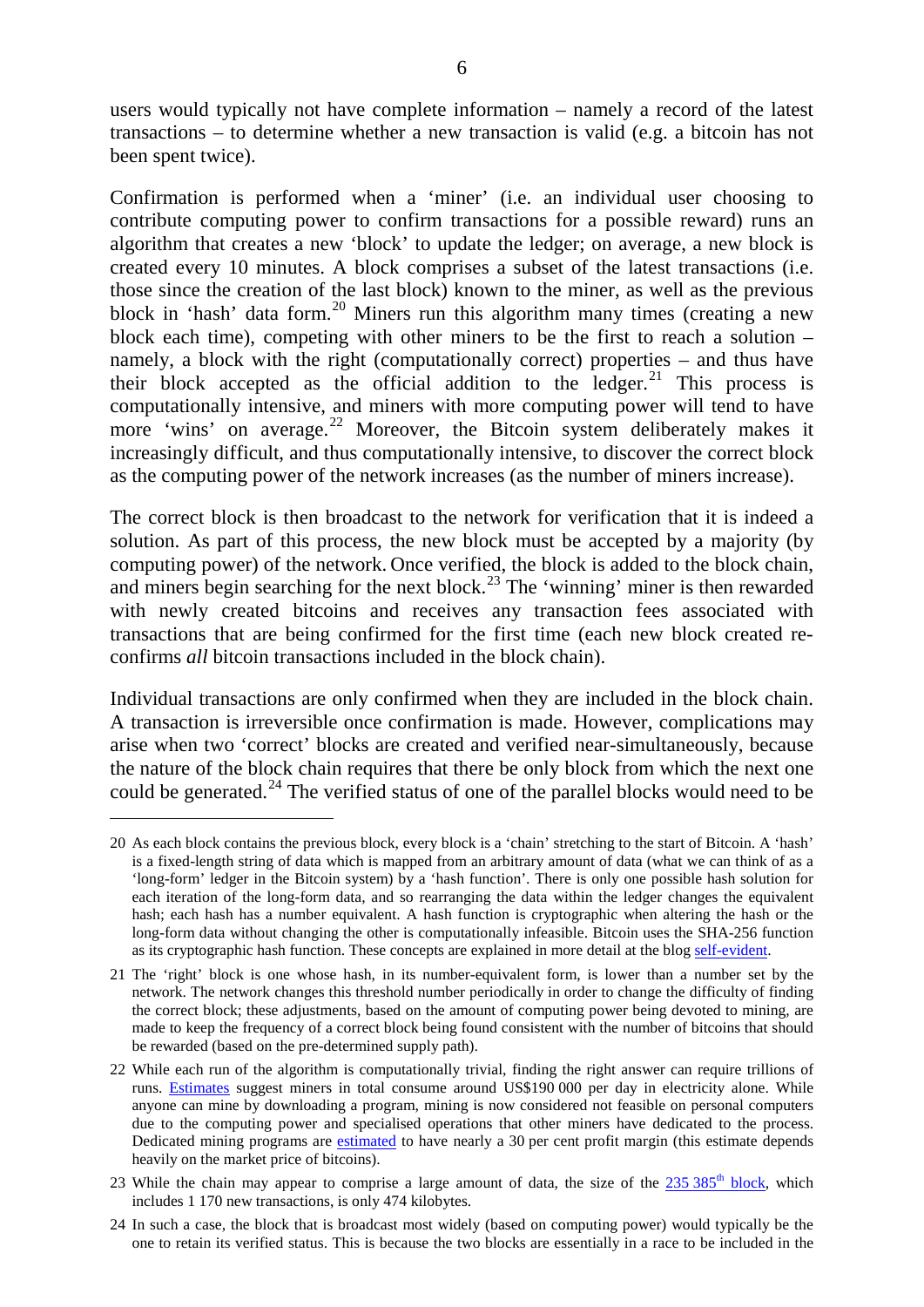reversed, which would also reverse the confirmed status of transactions within this block which were not already confirmed in the other block. These transactions must then be confirmed in a subsequent block. Due to the possibility of this complication, parties to larger-value transactions sometimes wait for multiple confirmations (typically up to six, which implies a waiting time of one hour) before treating a transaction as irreversible.

It is worth noting that the cryptography behind Bitcoin has been designed to make it more profitable to confirm transactions for the network – thereby protecting the integrity of the ledger – than to attack the system.<sup>[25](#page-11-0)</sup>

#### **3. Policy Considerations**

A number of policy areas may be affected by the operations of Bitcoin. These include the payments system, seigniorage, monetary policy, financial stability, consumer protection, taxation, anti-money laundering and counter-terrorist financing (AML/CTF) and the financing of illegal activities more generally.<sup>[26](#page-11-1)</sup>

The discussion in this section focuses on issues relevant to a central bank, particularly payments policy issues. Due to the limited usage of Bitcoin in Australia to date (given the absence of Australia-based exchanges and that very few Australian merchants accept bitcoins or any other virtual currency), risks to the payments system appear to be limited.

## *3.1 Payments system issues*

The process of confirming transactions appears to be an inefficient use of resources compared with other payment systems. By tying the process to the competition for new bitcoins, the unit-cost (in terms of computing power) of processing a Bitcoin transaction is likely to be higher than necessary, with many miners simultaneously confirming the same transaction.<sup>[27](#page-11-2)</sup> By contrast, economies of scale in more traditional centralised payment systems would typically lead to lower unit-costs as the network

next block, which is a process determined by computing power. However, a prolonged ['fork'](http://bitcoin.org/chainfork.html) occurred on 11 March 2013, when a software update meant that those running the older version were not accepting a block created on the updated software; as a result, the fork persisted for a period. This was resolved through collective action coordinated by the Bitcoin Foundation.

<span id="page-11-0"></span><sup>25</sup> Examples of attacks include altering the block chain and duplicating address–private key pairs. In both cases, the computing power and time needed for an attack, as well as the likely collapse in the price of Bitcoins in its aftermath, makes attacks less worthwhile than to use the same computing power to run the algorithm to create a new block and be rewarded with new bitcoins. As an aside, to fraudulently alter the block chain an attacker needs to control over 50 per cent of the network's computing power. It is unclear at this stage if the incentives will remain the same when the new coin reward approaches zero.

<span id="page-11-1"></span><sup>26</sup> To date, the most comprehensive report on virtual currencies by a policy maker is the Virtual Currency [Schemes](http://www.ecb.int/pub/pdf/other/virtualcurrencyschemes201210en.pdf) report, published by the European Central Bank (ECB) in October 2012. The ECB found that virtual currencies: currently pose limited risk to monetary policy or financial stability due to their low levels of use; expose users to credit, liquidity, operational and legal risks; pose a challenge to public authorities due to their use in illegal activities; may fall under central banks' responsibility for the payments system, depending on their legal mandate; and could negatively impact central bank's reputation (if an incident occurs after a system has grown substantially without central bank oversight).

<span id="page-11-2"></span><sup>27</sup> It should be noted that the Bitcoin community has argued that the computing power used by miners is necessary to protect the system against attacks. It is, however, hypothetically feasible to have a peer-to-peer payment system that verify transactions and maintain the ledger's integrity through a set of rules and a less onerous verification process (such as in PPCoin and LiteCoin, see Appendix B).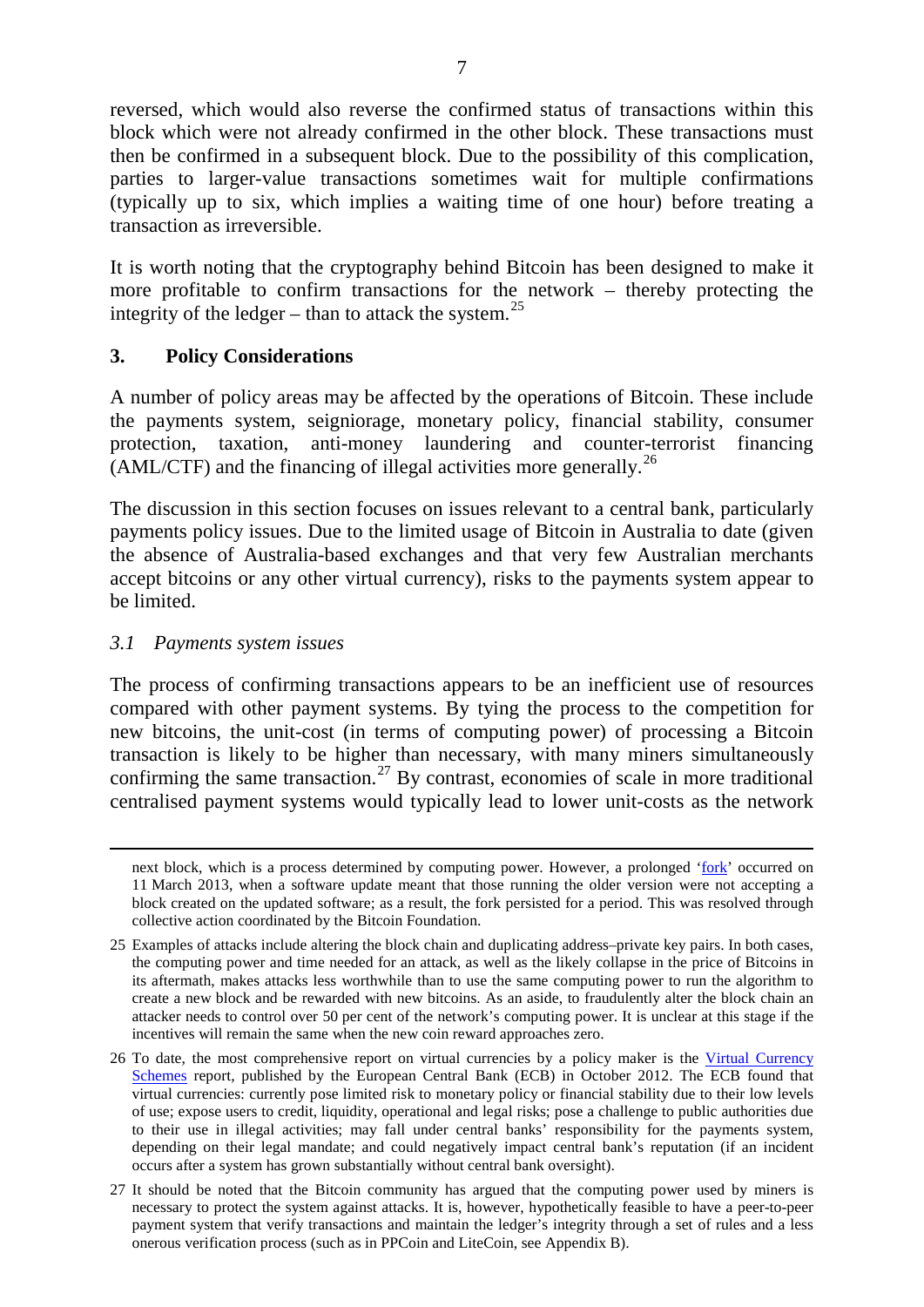grows since transactions are verified through a single system or set of rules and procedures. In Bitcoin, only a part of these costs are passed on to end-users (in the form of required/voluntary transaction fees to the miner who 'wins' – see Section 2.3), with no compensation paid to the 'losing' miners for their processing. This characteristic contributes to Bitcoin's appeal for end-users, who benefit from its relatively low transaction fees and fast transaction times (especially for international transfers).

Of course, the appeal of low fees and fast transaction times are not themselves sufficient for the wide adoption of Bitcoin as a payment system. From a competition perspective, network externalities mean that users are likely to continue using the more established payment systems (and indeed, national currencies).<sup>[28](#page-12-0)</sup> These externalities make it difficult for Bitcoin to gain wide adoption. However, network externalities may also work in favour of Bitcoin in terms of competition with other prospective virtual currencies (see Appendix B): while barriers to creating a decentralised virtual currency appear to be low, new entrants may find it hard to compete against an incumbent Bitcoin.[29](#page-12-1) This effect would only increase as the Bitcoin network grows.

This inertia to adopt a new system is likely to be compounded for payment systems that transact solely in virtual currencies, given the role that confidence plays in nascent technology. The safety of Bitcoin as a payment system is reliant on cryptography and the transaction confirmation process. Just like operational procedures and risk-related rules within traditional payment systems, deficiencies in the code containing the system's cryptography and mining process could pose some risks to the integrity of the system. This is exacerbated by the status of virtual currencies as a relatively untested means of payment. For example, if the integrity of transaction messages or the ledger is called into question (e.g. from a hack of the process of 'signing' transactions or mining, or from a significant decrease in computing power dedicated to maintaining the system's integrity), users will likely lose confidence and cease to use Bitcoin. such an outcome is likely to have a limited impact on

the Australian payments system or economy given current activity levels.

The stability of Bitcoin as a payment system may also be undermined by its fixed supply. To the extent that a fixed supply encourages hoarding for speculative purposes, a bubble may develop (as may be occurring given the rapid rise in the price of bitcoins in recent months). Wide fluctuations in prices and the possibility of a 'firesale' of bitcoins are likely to reduce users' desire to hold bitcoins as a medium of exchange, and undermine their usefulness as a store of value.

As noted above, cryptographers appear to regard the possibility of the core Bitcoin code being hacked as remote. In addition, some users have also argued that the diffuse, peer-to-peer nature of Bitcoin actually makes it more operationally stable relative to systems that are reliant on a single point of control (as in traditional centralised payment systems). However, there is some agreement that third-party service providers are the weakest link in the system. When these providers' operations are compromised, the safety of the system is affected both directly, through the loss of

<span id="page-12-0"></span><sup>28</sup> That is, Bitcoin is competing against currency networks and payment system networks simultaneously.

<span id="page-12-1"></span><sup>29</sup> The costs of entry are mostly those relating to the development of the base code; these costs have likely declined since the advent of Bitcoin given that its code is open-source.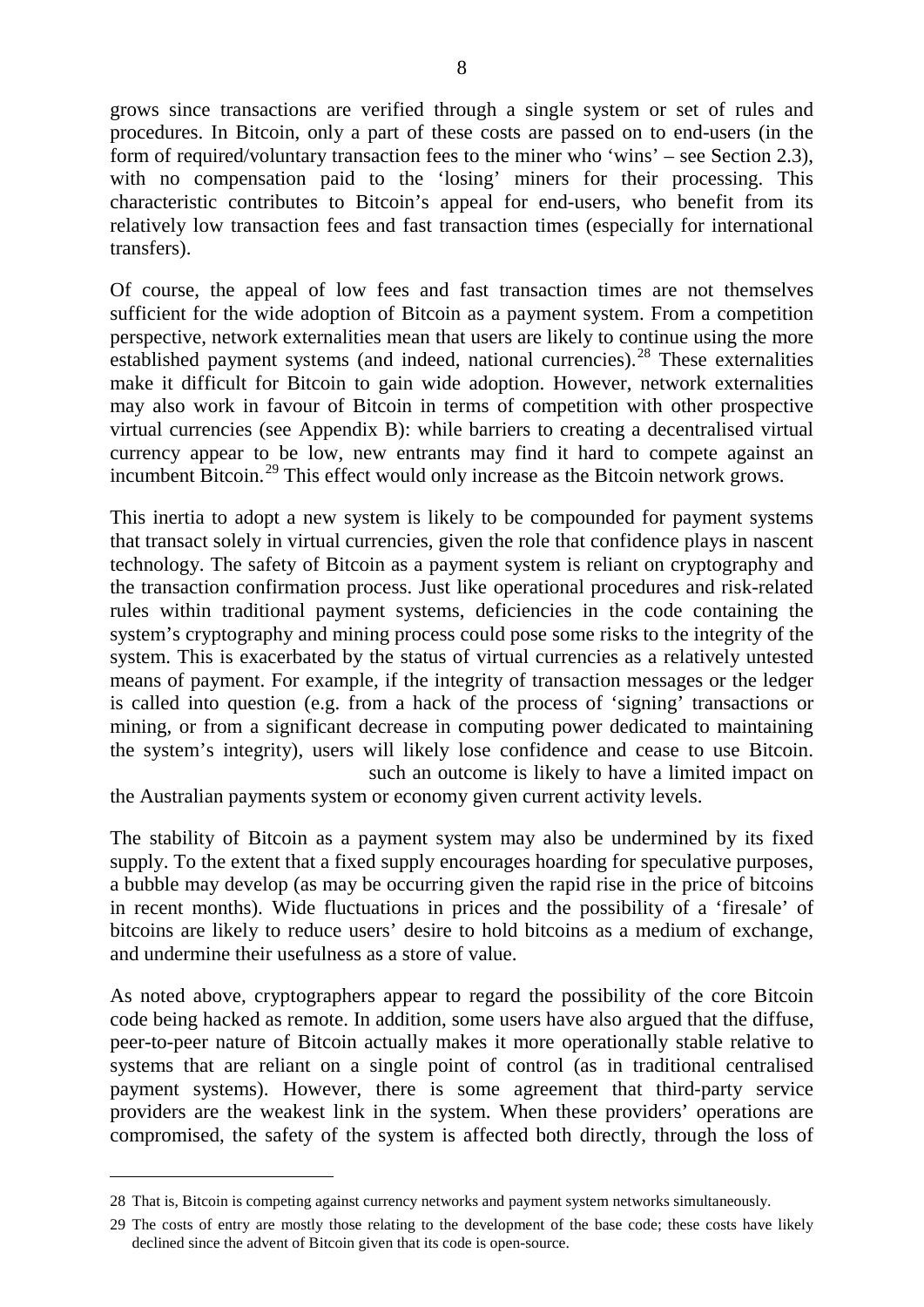users' stored bitcoins (for instance), and indirectly, through a loss of confidence in the system.

There is currently limited information on how exchanges operate, and they do not appear to have any public documents on settlement risk mitigation measures. For example, while Mt.Gox requires national currency and bitcoin deposits, it is unclear what procedures (if any) are used to protect settlement. Users are also directly exposed to exchanges through the latter's holding of users' deposits, whether in bitcoin or national currency. There have been a number of examples where users have had difficulty in recovering their deposits from failed exchanges.<sup>[30](#page-13-0)</sup>

The safety of and confidence in the system are also affected by fraud.

For instance, there have been numerous reported incidents of wallets being hacked (both of the service provider or individual users). Exchanges may also be destabilised by attacks, which may affect the market price of bitcoins and facilitate the theft of bitcoins held in exchange accounts. $31$  Such incidents can clearly affect confidence in a relatively new payment system, and can ultimately lead to a decline in its use.

#### *3.2 Other central bank issues*

As discussed above, Bitcoin currently poses limited risks to the payments system, the financial system and the economy more generally. If Bitcoin (or any other virtual currency-based system) were to become widely adopted, however, central banks may face a number of issues:

- A reduced ability to implement monetary policy because of loss of control over the money and credit creation process.
- A fall in seigniorage revenue if virtual currencies begin to replace physical cash at the point of sale. However, Bitcoin and other virtual currencies appear to be used currently as substitutes for other online payment methods (PayPal, credit and debit cards), which does not directly affect seigniorage as narrowly defined.
- As with any other asset class, a rush to liquidate holdings of bitcoins or bitcoindenominated assets may have implications for the stability of the financial system.<sup>[32](#page-13-2)</sup> This rush to liquidate could occur for reasons affecting the financial market generally (e.g. a period of deleveraging, if investors have borrowed to buy bitcoins), or because of a loss of confidence in the core Bitcoin system or large third-party service providers.  $33$

<span id="page-13-0"></span><sup>30</sup> For a discussion on the 'track record' of a number of exchanges, see Moore and Cristin, ['Beware the](http://lyle.smu.edu/%7Etylerm/fc13.pdf)  [Middleman: Empirical Analysis of Bitcoin-Exchange Risk'](http://lyle.smu.edu/%7Etylerm/fc13.pdf).

<span id="page-13-1"></span><sup>31</sup> Mt.Gox was hacked in [2011,](http://ftalphaville.ft.com/2011/06/21/600441/george-clooney-roils-the-bitcoin-market/) and was the subject to a distributed denial of service (DDoS) attack in [April](https://mtgox.com/press_release_20130404.html)  [2013.](https://mtgox.com/press_release_20130404.html) Another example is the wallet provider Instawallet which was hacked in [April 2013.](http://www.huffingtonpost.com/2013/04/11/hackers-bitcoin_n_3052648.html)

<span id="page-13-2"></span><sup>32</sup> As an aside, there are options contracts for delivery of bitcoins and bitcoin-denominated commodity futures being sold at the [MPEx Exchange.](http://mpex.co/) Recent news [reports](http://www.ft.com/intl/cms/s/0/b810157c-b651-11e2-93ba-00144feabdc0.html%23axzz2SYi1eXGr) suggest that the Commodity and Futures Trading Commission in the US is evaluating its role in derivatives contracts that are denominated in bitcoins.

<span id="page-13-3"></span><sup>33</sup> For example, the hacking incident at the Mt.Gox exchange in 2011 compromised the details of over 60 000 members – the price of bitcoins fell from US\$17.50 to a few cents within a few hours (see [here\)](http://ftalphaville.ft.com/2011/06/21/600441/george-clooney-roils-the-bitcoin-market/).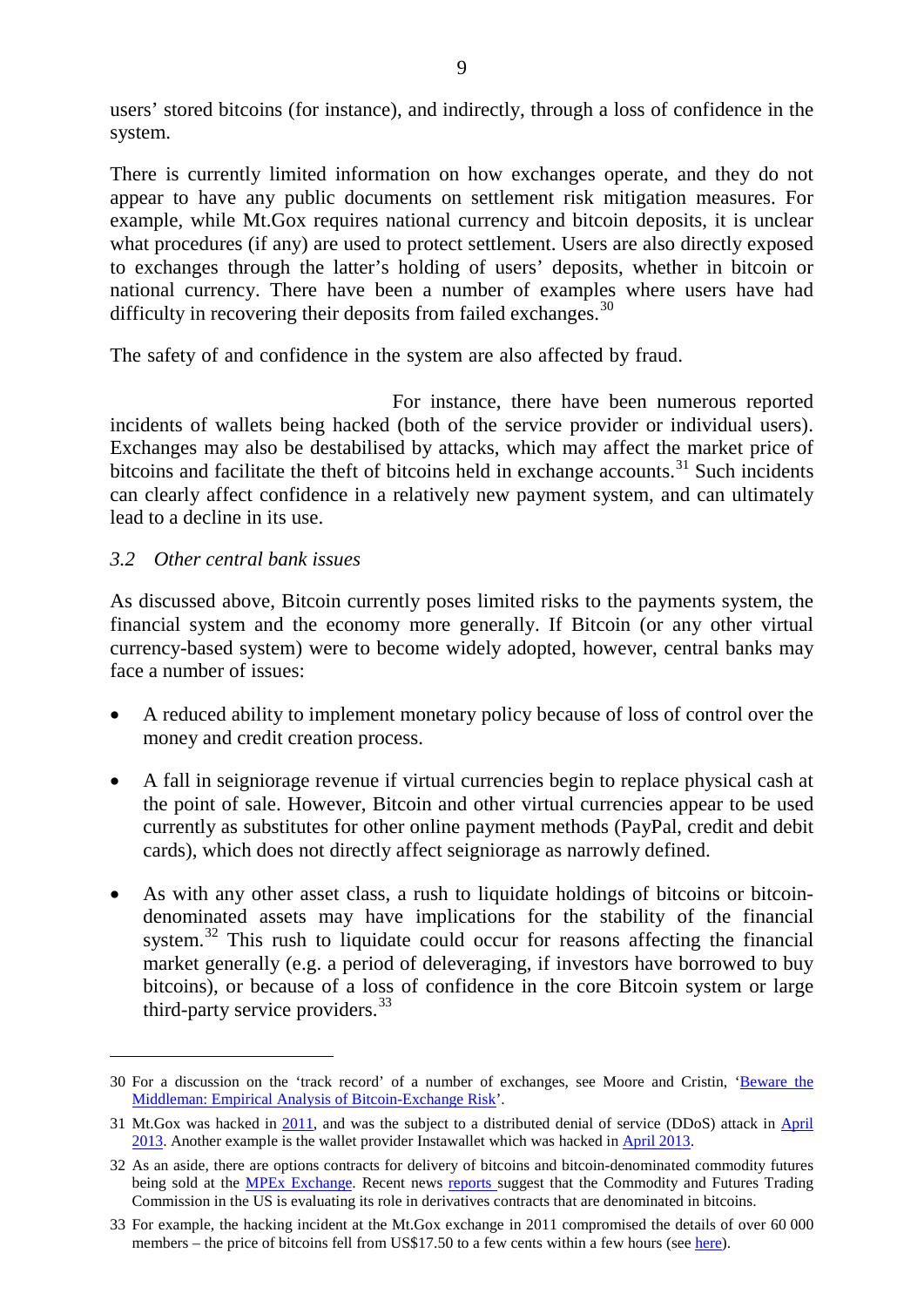#### *3.3 Other policy concerns*

Internationally, Bitcoin has come under most regulatory scrutiny with regards to AML/CTF, taxation and general law enforcement issues due to its ability to facilitate illegal transactions through anonymity. For example, the US Financial Crimes Enforcement Network recently released a [guidance note](http://fincen.gov/statutes_regs/guidance/html/FIN-2013-G001.html) to the effect that money transmitter regulations – which have an anti-money laundering focus – apply to the exchange of any newly created virtual currencies for a national currency, and to intermediaries that accept such virtual currencies in order to transfer them to another person.<sup>[34](#page-14-0)</sup> On 15 May, the US Department of Homeland Security [obtained](http://www.ft.com/intl/cms/s/0/9ecefa7c-bda6-11e2-890a-00144feab7de.html%23axzz2TKt2MgdE) a court order seizing the deposits of Mt.Gox's US subsidiary, Mutum Sigillum LLC, that are held by Dwolla (an online payments provider with a similar model to PayPal) and Wells Fargo. The Department alleged that when applying for the Wells Fargo bank account in May 2011, Mutum Sigillum claimed that it does not deal in or exchange money for its customers, despite Mt.Gox allowing US dollars to be transferred between account holders (which the Department argues is money transmitting business).

In the UK, a one-day [conference](http://www.ft.com/intl/cms/s/2/42ca6762-bbfc-11e2-82df-00144feab7de.html%23axzz2THG6OqRP) was recently held by tax and law enforcement officials; one point of discussion was reportedly establishing a regulated exchange, which would enable the authorities to monitor entry and exit from the Bitcoin system.

In Australia, AUSTRAC stated in a recent [report](http://www.austrac.gov.au/files/typ_rprt12_full.pdf) that 'digital currencies that are not backed, either directly or indirectly, by precious metal or bullion are not regulated by the AML/CTF Act'.

Consumer protection is also an issue with Bitcoin. The potential anonymity of Bitcoin users and the irrevocability of transactions after confirmation limit consumers' (or investors') avenues for recourse against fraudulent merchants or other end-users. The conduct of intermediaries between users and exchanges may also give rise to consumer protection issues.

#### **4. Conclusion**

Bitcoin can be characterised as both an alternative to national currencies and as a payment system.[35](#page-14-1) As a payment system, Bitcoin appears to involve an inefficient use of resources, but has some benefits for end-users that encourage its use over more established payment systems (low fees, anonymity, speed, irrevocability). The system also has the potential to pose a number of risks and concerns for policymakers. Although the international community has recently given some consideration to Bitcoin's regulatory status, the focus has been on AML/CFT and consumer protection aspects instead of issues more typically associated with central banks. Given that it has not been widely traded or adopted, risks and policy concerns are currently limited in the Australian context.

David Halperin / Payments System Efficiency / Payments Policy Department 17 May 2013

<span id="page-14-0"></span><sup>34</sup> [Reports](http://www.ft.com/intl/cms/s/2/42ca6762-bbfc-11e2-82df-00144feab7de.html%23axzz2THG6OqRP) suggest that some US exchanges have been refused bank accounts following the guidance note.

<span id="page-14-1"></span><sup>35</sup> Developments since Bitcoin's establishment – in particular Ripple (see Appendix B) – show that its payment system characteristics are distinct from its role as an alternative currency or asset class.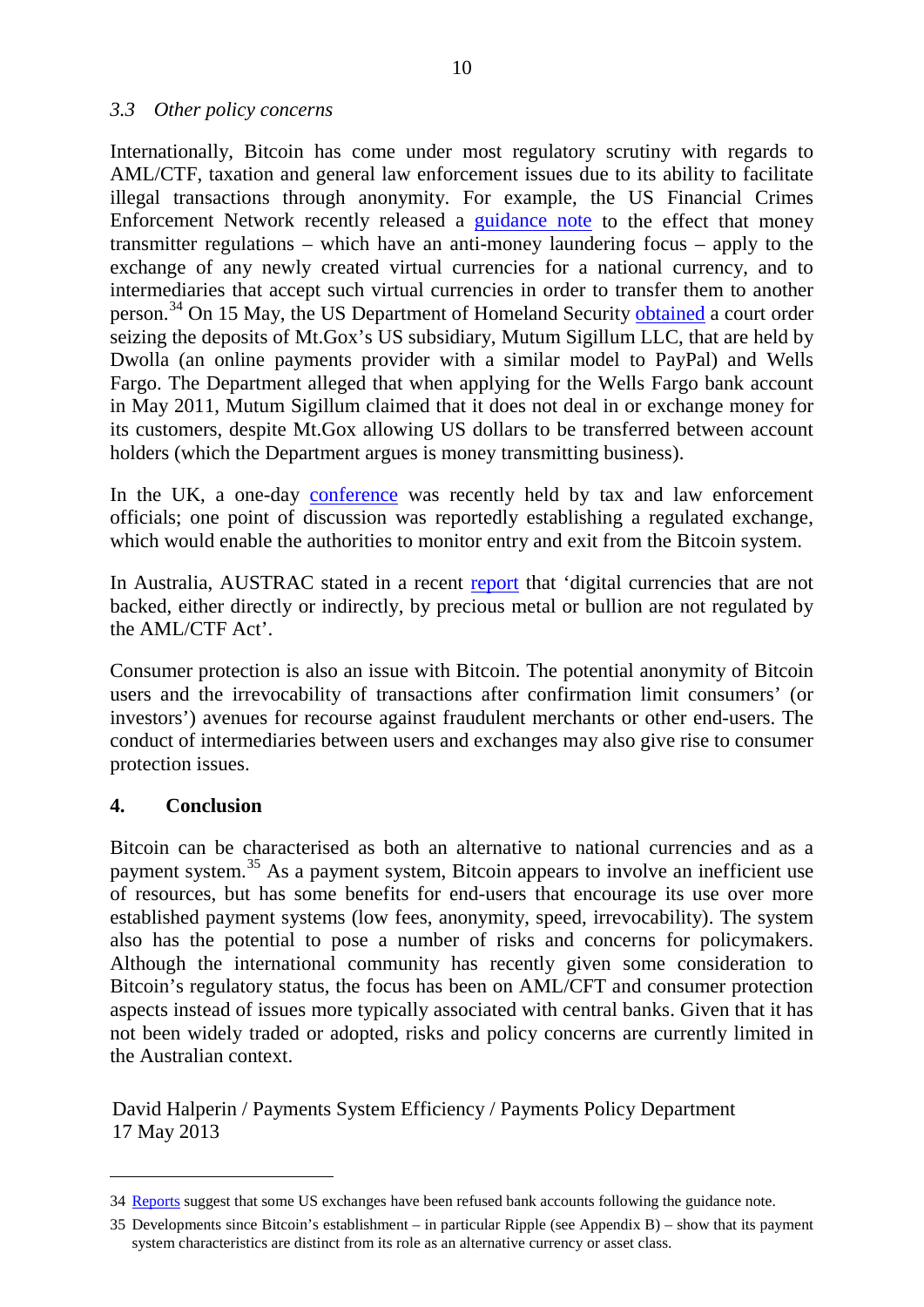Virtual currencies are essentially transaction 'ledgers' recording who has a claim to units of the currency and changes to the ownership of each currency unit. Currently, all issuers of virtual currencies are non-government entities and virtual currencies are not considered legal tender in any jurisdiction. Virtual currencies can be classified based on two aspects:

- 1. their interaction with 'real' national currencies and the real economy (i.e. how you obtain the currency and what you purchase with it)
- 2. how transactions within the virtual currency system are processed (i.e. updating and maintaining the ledger).

Interaction with national currencies and the real economy can be classified as:

- a. *Closed* where, after paying a subscription or entry fee for the primary service of the virtual currency issuer (usually a game), the user obtains and spends the virtual currency solely within the confines of the virtual ecosystem.
- b. *Uni-directional* where the virtual currency is able to be purchased with national currency, either from the virtual currency issuer or a third party. Many, but not all, of this type of currency can be used to purchase real goods and services (including digital media such as movies and music).
- *c. Bi-directional*  where users can both buy and sell the virtual currency for a national currency either from the currency issuer or a third party.<sup>[36](#page-15-0)</sup>

Transactions are processed via:

- a. a central party (typically the issuer of the virtual currency), or
- b. a peer-to-peer, decentralised network. This is a relatively new model.

| <b>Table A1</b><br><b>Examples of virtual currencies</b> |                     |                                 |                       |
|----------------------------------------------------------|---------------------|---------------------------------|-----------------------|
|                                                          |                     |                                 |                       |
| <b>Centralised</b>                                       | World of Warcraft   | <b>Amazon Coins</b>             | <b>Linden Dollars</b> |
|                                                          | Gold <sup>(a)</sup> | <b>PlayStation Credits</b>      |                       |
|                                                          |                     | Ven                             |                       |
|                                                          |                     | $Floor^{(b)}$                   |                       |
|                                                          |                     | $\text{B}$ eenz <sup>(b)</sup>  |                       |
|                                                          |                     | Facebook Credits <sup>(b)</sup> |                       |
| Peer-to-peer                                             |                     |                                 | <b>Bitcoin</b>        |
|                                                          |                     |                                 | Ripple                |
|                                                          |                     |                                 | PPCoin                |
|                                                          |                     |                                 | LiteCoin              |

(a) There is an unsanctioned market for buying and selling Gold. However, Blizzard Entertainment (the issuer) can disable accounts if they think it has been used in a transaction for national currency.

<span id="page-15-0"></span>(b) The virtual currency is no longer in use.

<sup>36</sup> Based on the classifications described i[n ECB \(2012\), Virtual Currency Schemes.](http://www.ecb.int/pub/pdf/other/virtualcurrencyschemes201210en.pdf)